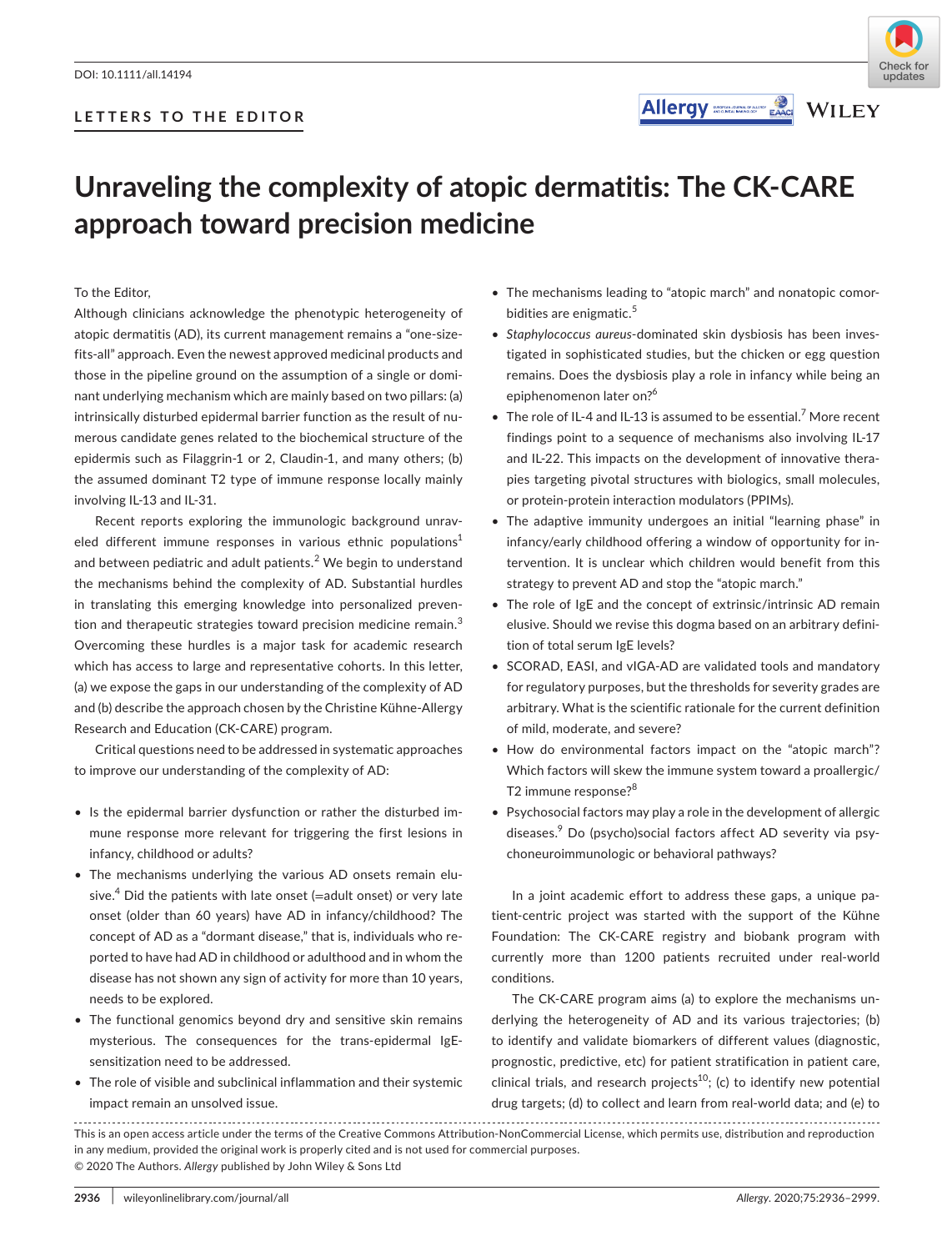develop and provide tools for drug development programs in the era of precision medicine.

The CK-CARE program combines several crucial features (see Figure 1):

- The diversity of recruited patients: from newborns to very old patients with active AD of any severity or in remission. As controls, following population will also be included: nonatopic individuals (based on personal family history) ( $n = 200$ ), atopic individuals with asthma and/or rhinitis but never had AD ( $n = 100$ ); patients suffering from psoriasis ( $n = 100$ ) and patients with "dormant AD" (as defined above) ( $n = 100$ ).
- Detailed phenotypic information including severity scoring (SCORAD and EASI), atopy stigmata, patient-related outcomes, comorbidities, psychosocial aspects, etc.
- A comprehensive collection of epidemiological data including detailed information on the family history, the course of the disease, diet habits, current and past therapies, etc.
- Collection of biomaterials including swabs for microbiomics, serum samples, peripheral blood cells, genomic DNA, and skin biopsies.
- All the biomaterials are stored in duplicate at the recruitment site and at the central biobank facility (CK-CARE headquarter at the campus in Davos, Switzerland).
- Photographic documentation.
- The patients are followed with one visit per year for at least 5 years.

Based on this platform, the CK-CARE research program will be able to address many important gaps, some of them being listed below:

- Its birth cohort will provide in-depth information on the individual trajectories of AD, their immunological kinetics, the emergence of comorbidities. The identification of a window of opportunity for prevention and therapeutic interventions in high-risk populations defined by biomarkers.
- The follow-up approach will enable us to explore the immune response and the skin microbiome in different age ranges as well as during childhood when the remission phase is expected to occur.
- Individuals in long-term remission will deliver insight into the immunologic status in this phase.
- The reactivation of AD in older patients (concept of "dormant disease") and the role of environmental factors will be explored in a retrospective and prospective manner.
- The inclusion of patients with late/very late onset provides crucial insights in this ill-defined phenotype and helps to define phenotype- and endotype-based diagnostic criteria for older patients.



**FIGURE 1** Schematic representation of the information and materials collected by the CK-CARE program in the consortium centers in Bonn and Augsburg (Germany), in Zürich, St. Gallen and medical campus in Davos (Switzerland). About 1000 data points on epidemiologic and phenotypic information are collected per patient at each visit. The follow-up study is planned for at least 5 y. All procedures are codified according to SOP and subjected to quality control